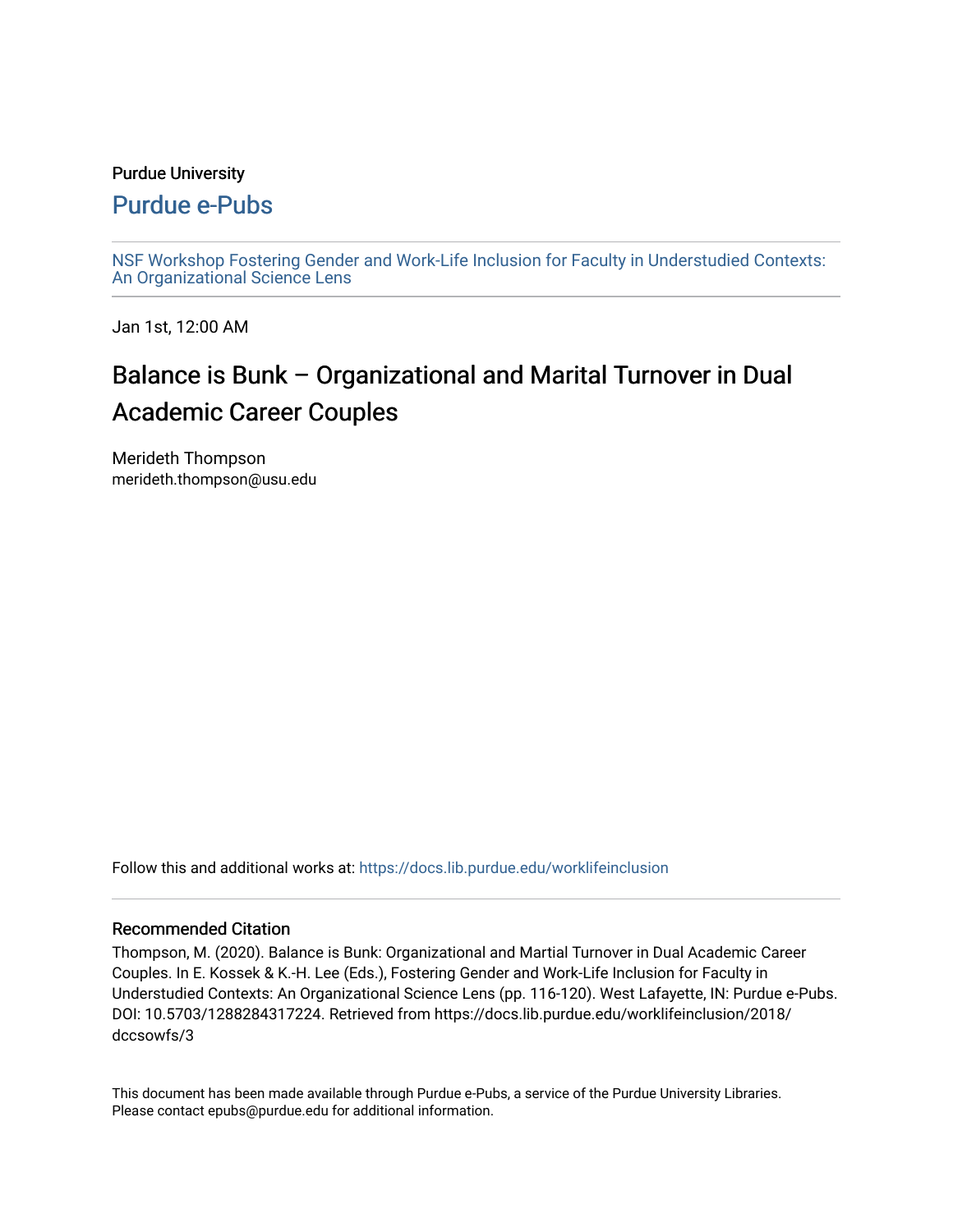## **Balance is Bunk: Organizational and Martial Turnover in Dual Academic Career Couples**  Utah State University Merideth Thompson

 Academic couples enjoy unique benefits and yet also face unique challenges in being linked to each other both romantically and professionally. Being part of an academic couple can share intellectual interests, help one another in their career path, providing a sounding board for work issues, and engaging in overlapping professional networks. However, in academia where power and privilege often fall along gendered lines, being part of an academic couple presents be both intellectually and professionally beneficial to each partner by providing opportunities to tricky terrain both professionally and in the romantic relationship, such that couples can find it particularly challenging to remain with an employing university and committed to a significant other relationship.

 Dual hiring of the partners in an academic couple presents a challenge for many women faculty but an opportunity for universities willing and equipped to navigate those waters. For instance, women make up 36% of the professoriate, and women (40%) are more likely than men (34%) to have academic partners (Schiebinger, Henderson, & Gilmartin, 2008). have a satisfactory position on the horizon (Schiebinger et al., 2008) and women are more likely partner's career path (McElrath, 1992). However, dual hiring offers universities an opportunity to hire the best and brightest, and to also achieve greater gender equity. For instance, 53% of first-hire women who are senior academics (i.e., full or endowed professors) are part of an academic couple where their male partner is of equal rank (Schiebinger et al., 2008). Thus, in recruiting women as the first hire in the recruitment of an academic couple allows universities to break the stereotype of senior academics negotiating a position for a junior partner. Dual career couples must often ask questions of themselves and each other such as, "Whose career is primary in this situation or relationship?" The answer that academic couples in particular give more often than those who have an employed but non-academic partner is that both careers are equally important (Schiebinger et al., 2008) and, not surprisingly, this suggests academic couples, men are more likely to consider their career more important than that of their partner regardless of the man's professorial rank (Schiebinger et al., 2008) and women are Unfortunately, women more often perceive their professional mobility being undermined as a result of being part of an academic couple yet they often refuse job offers if their partner doesn't to experience negative professional consequences if they change academic jobs to support a that academic couples place great importance on equity in their relationships. However, even in

1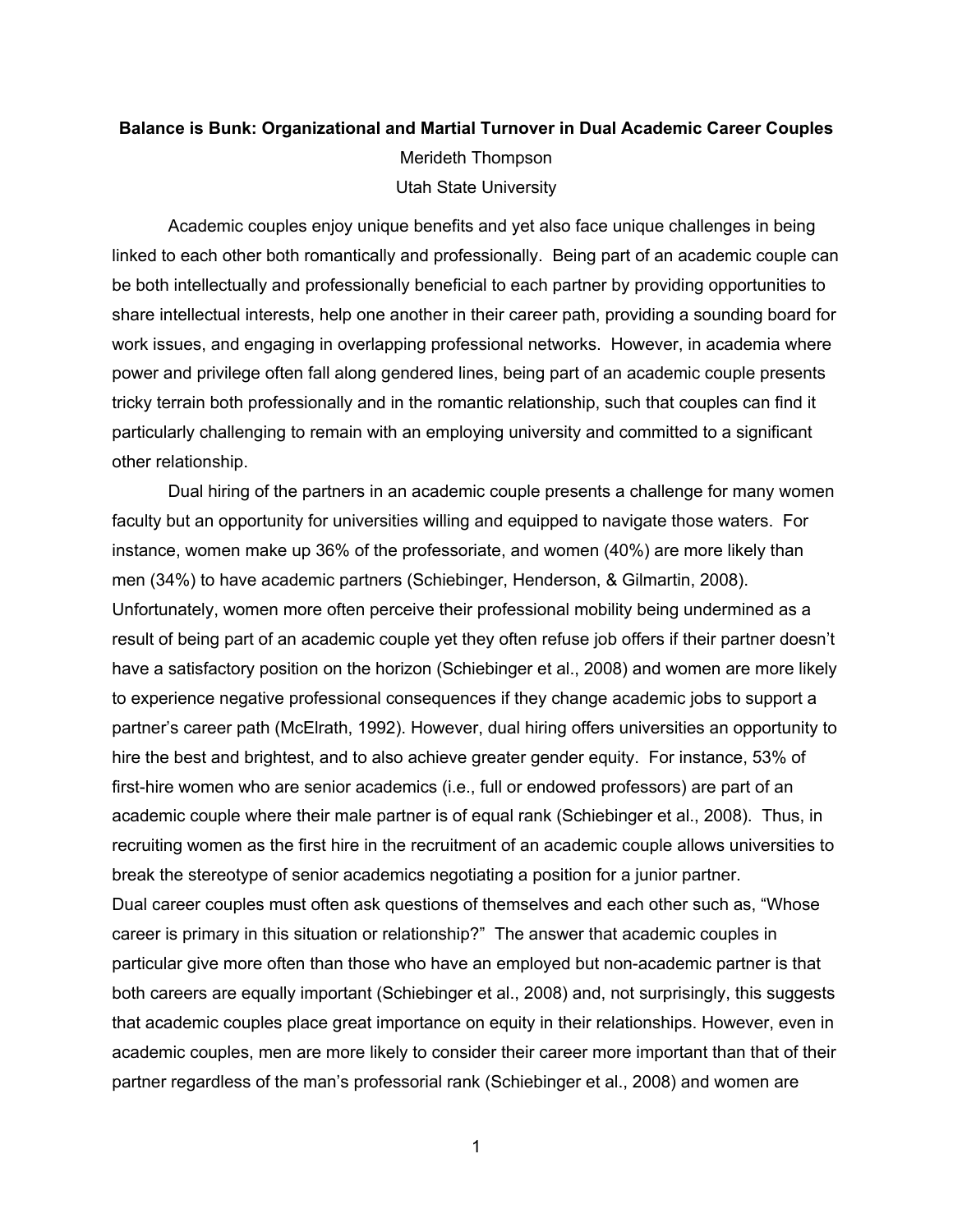more likely to subordinate their careers to those of their partners (Aisenberg & Harrington, 1988). Interestingly, women at the full or endowed professor level value career equity more highly compared to those at other ranks (Schiebinger et al., 2008).

 Not surprisingly, academic couples vote with their feet and are apt to leave institutions of higher education when they perceive those organizations as unsupportive of their work and/or nonwork lives. While organizational research has yet to empirically study what makes a difference in reducing the organizational turnover of academic couples, prior research offers compared to peer faculty members, with one study indicating men with academic partners earn less than those with non-academic partners (Astin & Milem, 1997), and another study suggesting that both partners in an academic couple do *not* make significantly less compared to peer faculty members (Schiebinger et al., 2008). Second, an overwhelmingly majority (88 percent) of faculty who landed a sequential dual hire at their institution observed that the first hire would have refused the job offer had it not included an employment offer for his or her partner (Schiebinger et al., 2008). Thus, future research should explore the relative importance of these and other factors in predicting the organizational turnover of partners in an academic couple. Last, the term "trailing spouse" generally embodies the notion that one partner's career is taking a back seat to that of the other partner. That term often also carries a stigma that the second hire is less qualified or valued than the first hire, which can result in treating that faculty member with less respect and as a second-class citizen. This can lead to not only poor working conditions for everyone in the department but strained relations within the academic couple. An may help the department avoid hiring a less qualified second hire and to communicating and several factors to consider including compensation, full-time employment for both partners, and the respect that each partner perceives for what they bring to the table. First, research finds conflicting results related to the relative compensation of partners in an academic couple area ripe for future research relates to the recruitment, selection and retention practices that affirming their value in the department once a qualified second hire is brought on board.

 A rarely considered, but perhaps just as important, topic is that of marital or relationship challenges faced by academic couples may motivate marital/relationship turnover. Like other dual career couples, academic couples often compromise their nonwork lives to maintain or lives. Being part of an academic couple is fraught on many fronts, and particularly so with the all but inevitable power imbalance it creates within the couple and comparisons that may be drawn turnover among academic couples. Unfortunately, research is silent on how the unique work-life advance their careers and/or compromise their work lives to maintain or advance their nonwork

2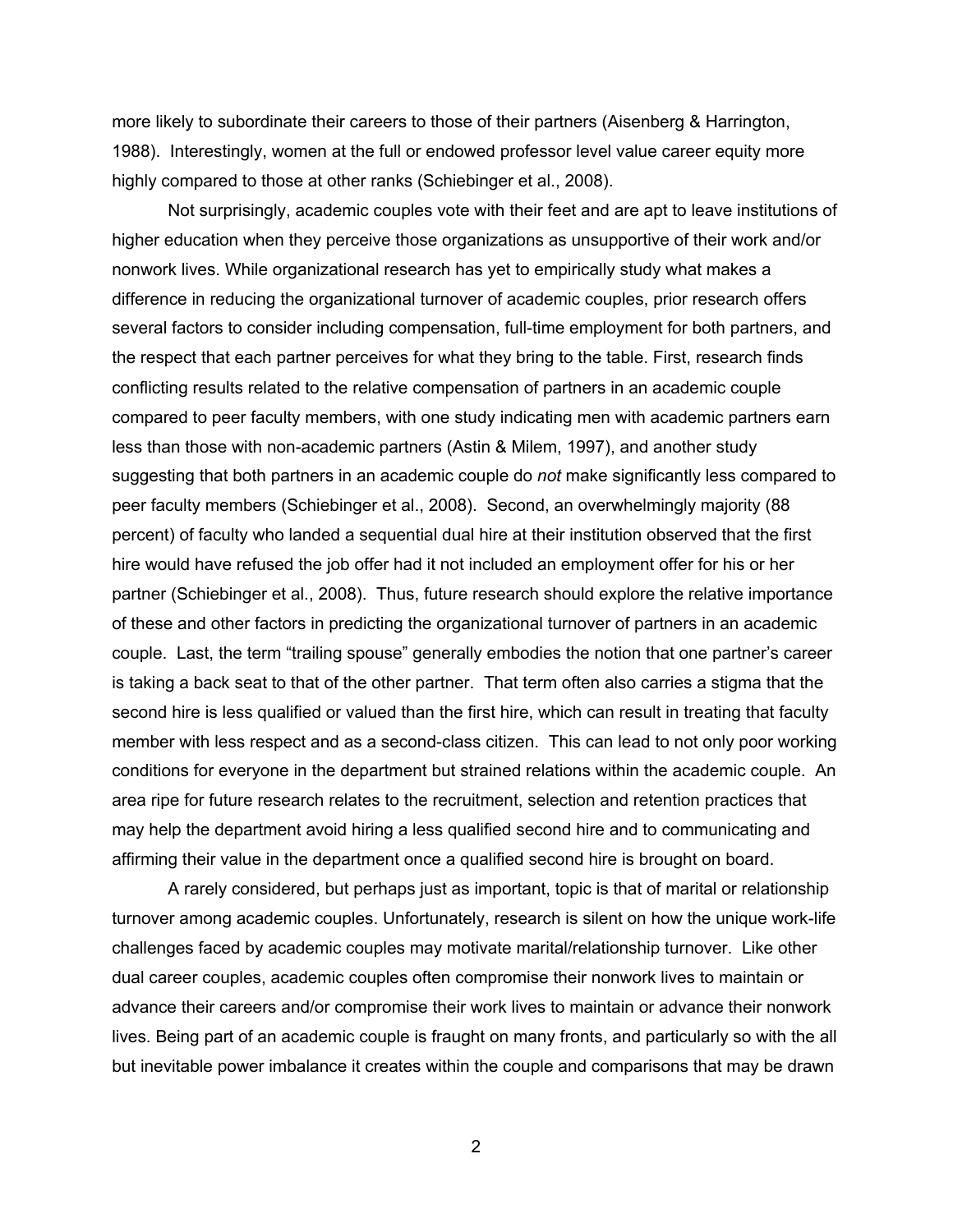created by the power imbalance: related to the partners' careers. One second hire partner had this to say about the challenges

 "I am a partner hire. Though I am competent and qualified, I know that I have a job because the university wanted to hire my partner. Dual hire situations are not easy to obtain. While I am grateful to have a position that allows me to do work that I enjoy and power imbalance from its inception. Upon starting my new position, my program chair Education. To introduce me, my program chair said, "This is our spousal hire." I had no name or qualifications. My only element of significance was being married to someone the university wanted to hire. Thus, I began my job from a lower position." still live in the same house as my partner, the dual hire scenario ultimately creates a took me to lunch. While there, we met another colleague from the College of (Atwood & Fortney, p. 19)

 Further, given that power imbalance, it seems important for universities and hiring not only do the existing faculty members perceive the process as legitimate, but where both experience, expertise, and skills they bring to the department. Doing otherwise not only creates problems within the department or departments hiring the couple, but may lead to competitiveness between partners. Competitiveness is often associated with dual academic career situations, which is almost always harmful to the partners' relationship with one another employer or professional field (Halbesleben, Wheeler, & Rossi, 2012). Thus, the potential for marital or relationship turnover in these couples may be greater due to power imbalances, competitiveness that is difficult to avoid, and the associated work-family conflict that comes from working with one's partner. departments to engage in recruitment and selection processes of an academic couple such that partners in the couple perceive it as legitimate and that both partners are valued for the (Hall & Hall, 1979; Holmstrom, 1973). Further, couples who are linked via either the same employing organization or by working in the same field, as academic couples are, often experience more strain-based work-family conflict compared to couples who do not share an

 One might argue that for academic couples, every work or nonwork issue is a work-life couples that might enhance that work-life balance and limit both organizational and marital may prove beneficial, especially for women. Perhaps more important would be pairing new balance issue because their domains are so intertwined. There are many opportunities for researchers to examine the resources and situations that universities can offer academic turnover in academic couples. First, offering mentoring to both partners in academic couples faculty members who are part of an academic couple with mentors who are also part of an

3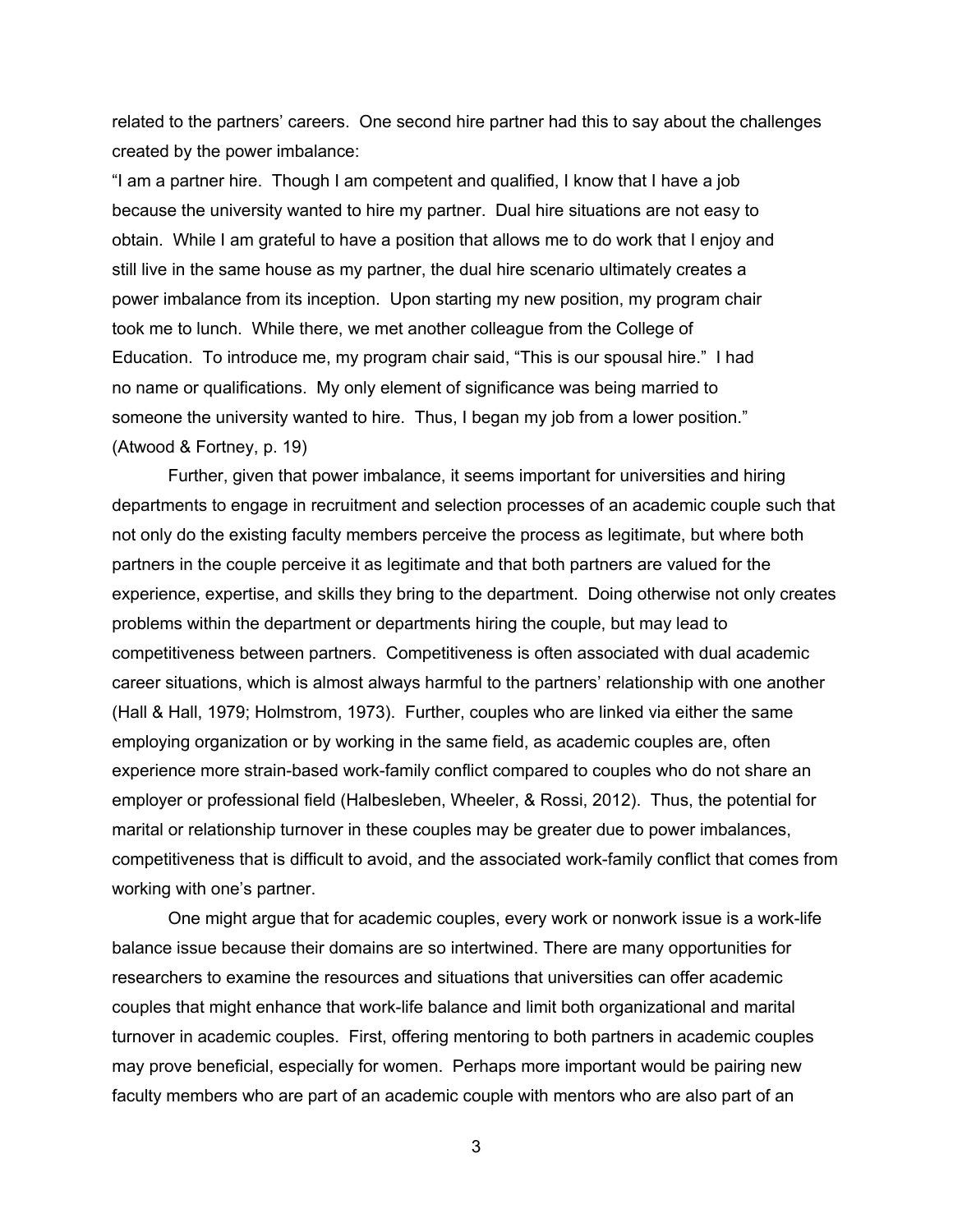academic couple and who have navigated successfully that challenging terrain. Doing so may help the new faculty members acclimate to their roles in academia and achieve greater work-life balance. A mentor who is a close similar or comparable other may help the new hires broaden life and life in an academic couple. Second, while perhaps out of the norm or beyond common expectations, researchers might examine the impact on academic couples' work-life balance and their organizational and relationship turnover in light of household support options offered by their universities. Even in dual career couples, women still do the majority of the housework, male partners (Schiebinger & Gilmartin, 2010). However, employing household help increases and most offer health care and retirement benefits. Providing a benefit that assists with housework could be another element in a cafeteria-style benefits plan. their perspectives about what is possible with respect to balancing the demands of both faculty and one study suggests that female scientists perform nearly twice as much housework as their the productivity of both male and female faculty, even after controlling for rank and salary (Schiebinger & Gilmartin, 2010). Some universities offer on-site childcare and college tuition,